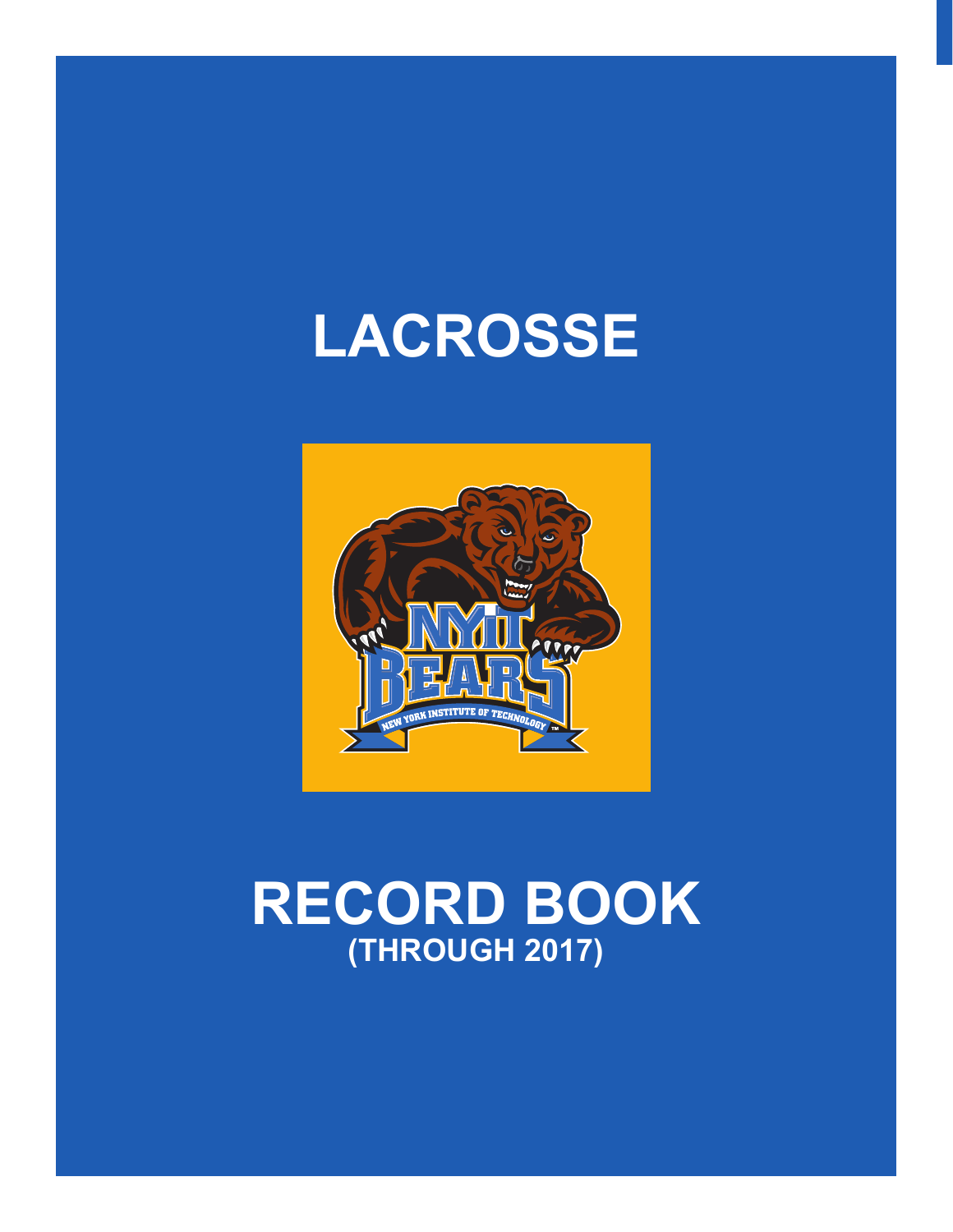# **FOUR-TIME NATIONAL CHAMPIONS**



NYIT MEN'S LACROSSE • NYITBEARS.COM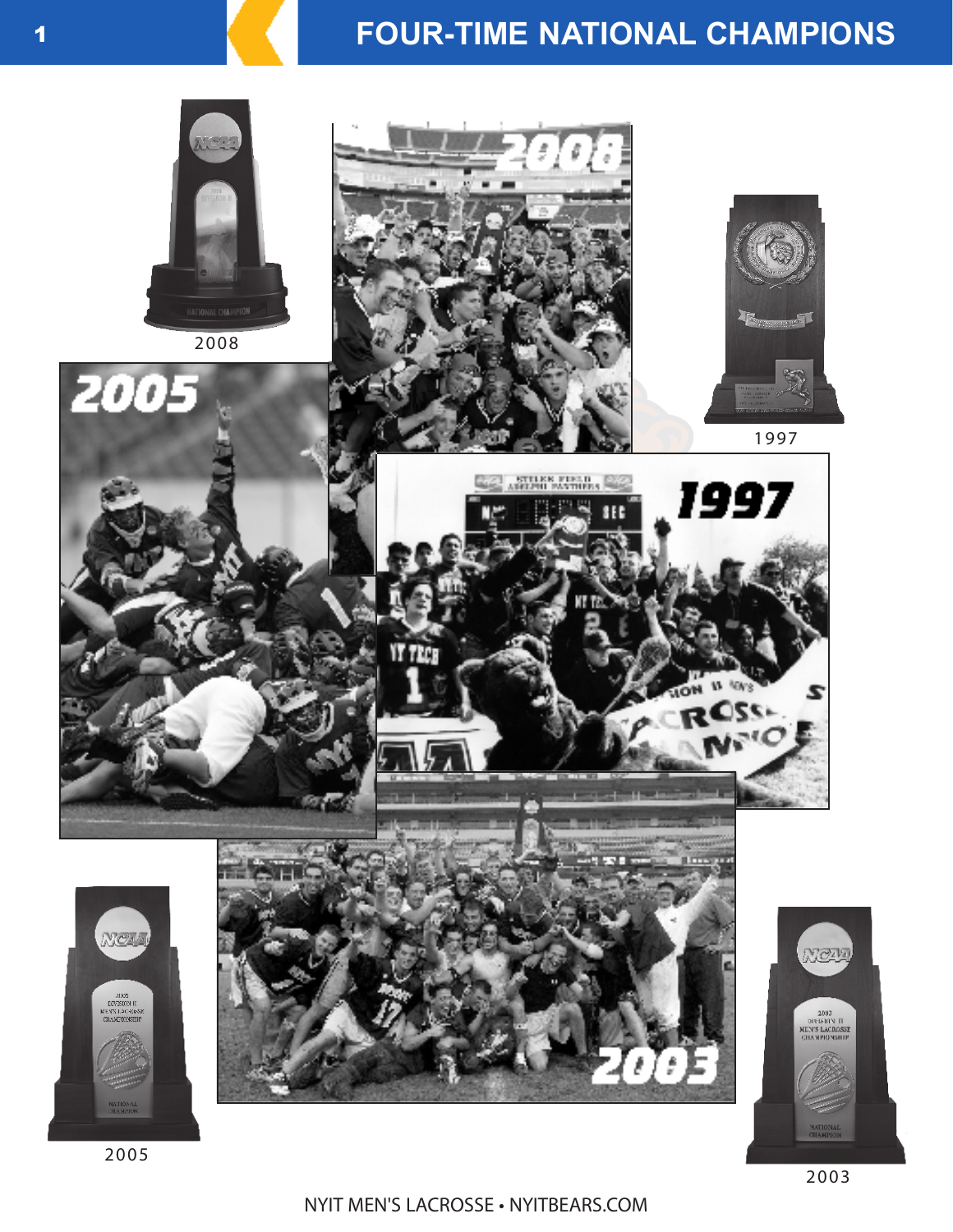# **HONORS AND AWARDS** <sup>2</sup>

#### **First Team**

| Adam Hopkins 1999, 2000         |  |  |
|---------------------------------|--|--|
| Peter Muller 1999, 2002         |  |  |
|                                 |  |  |
|                                 |  |  |
| Matt Hunter2002, 2003           |  |  |
| Brian Boyle 2002, 2003, 2004    |  |  |
|                                 |  |  |
| Tom Zummo2003, 2004, 2005       |  |  |
|                                 |  |  |
|                                 |  |  |
|                                 |  |  |
|                                 |  |  |
|                                 |  |  |
| Kevin Hennessy2007, 2008        |  |  |
|                                 |  |  |
|                                 |  |  |
|                                 |  |  |
|                                 |  |  |
|                                 |  |  |
|                                 |  |  |
| Danny McDermott2012, 2013, 2014 |  |  |
|                                 |  |  |

|  |  |  |  |  | <b>NYIT ALL-AMERICANS</b> |  |  |  |
|--|--|--|--|--|---------------------------|--|--|--|
|  |  |  |  |  |                           |  |  |  |

**Second Team**

| Third Team |  |
|------------|--|

#### **Honorable Mention**

| Matthew Miller2004, 2005 |  |
|--------------------------|--|
|                          |  |
|                          |  |
|                          |  |
|                          |  |
|                          |  |
|                          |  |
|                          |  |

2007.....................................Trudy Hennessy 2008.....................................Trudy Hennessy 2009......................................... John Sullivan 2010.............................. Kevin Hennessy, Sr. 2011..........................................Ellen McGee 2012.............................Ellen and Bill McGee 2013..................John Long and Billy Murphy 2014..................John Long and Billy Murphy 20<mark>1</mark>5..................John Long and Billy Murphy 2016.........................................Al Schweigert **Hawk Award** 1993............................ Dennis McManus (M) 1994............................Eugene Goodrich (M) 1995............................Eugene Goodrich (M) 1996............................. Scott Hutchinson (D) 1997.................................Anthony Tirino (M) 1998.................................Adam Hopkins (D) 1999.................................Adam Hopkins (D) 2000.................................Adam Hopkins (D) 2001..............................Kenny Broschart (D) 2002................................John Rochefort (M) 2003....................................... Matt Miller (M) 2004.......................................Joe Vasold (M) 2005.......................................Joe Vasold (M) 2006.......................................Joe Vasold (M) 2007................................... Jared Garcia (M) 2008................................... Jared Garcia (M) 2009...............................Josh Kacprazak (D) 2010.......................................Pete Raab (M) 2011....................................Keith Clancy (M) 2012.......................................... Matt Fitz (M) 2013..................................... Nick Pellela (M) 2014.....................................NIck Pellela (M) 2015....................................Nick Sidaras (M) 2016....................................Nick Sidaras (M)

# 2006........................................Al Maione, Sr. **ALL-TIME SPECIAL AWARDS**

### **Unsung Hero**

| <b>Example 19 University Property</b> |
|---------------------------------------|
|                                       |
|                                       |
|                                       |
|                                       |
|                                       |
|                                       |
|                                       |
|                                       |
|                                       |
|                                       |
|                                       |
|                                       |
|                                       |
| Rookie of the Year                    |
|                                       |
|                                       |
|                                       |
|                                       |
|                                       |
|                                       |
|                                       |
|                                       |
|                                       |
|                                       |
|                                       |
| <b>Ed Crabb Memorial Award</b>        |
| 1996 Monika Bayer-Kaley               |
|                                       |
|                                       |
|                                       |
| 2000 Frank Santodonato                |
|                                       |
|                                       |
|                                       |
|                                       |

| <b>Most Valuable Player</b> |
|-----------------------------|
|                             |
|                             |
|                             |
|                             |
|                             |
|                             |
|                             |
|                             |
|                             |
|                             |
|                             |
|                             |
|                             |
|                             |
|                             |
|                             |
|                             |
|                             |
| 2011 Ryan Amengual (A)      |
|                             |
|                             |
|                             |
| 2015 Eddie Torriero (D)     |
|                             |
|                             |

#### **Most Improved Player**

| 1998Greg Bonda-Riva (A)  |
|--------------------------|
|                          |
|                          |
|                          |
| 2005Steve Sorrentino (D) |
|                          |
|                          |
|                          |
|                          |
|                          |
|                          |

# NYIT MEN'S LACROSSE • NYITBEARS.COM

2005............................................. Joe Vasold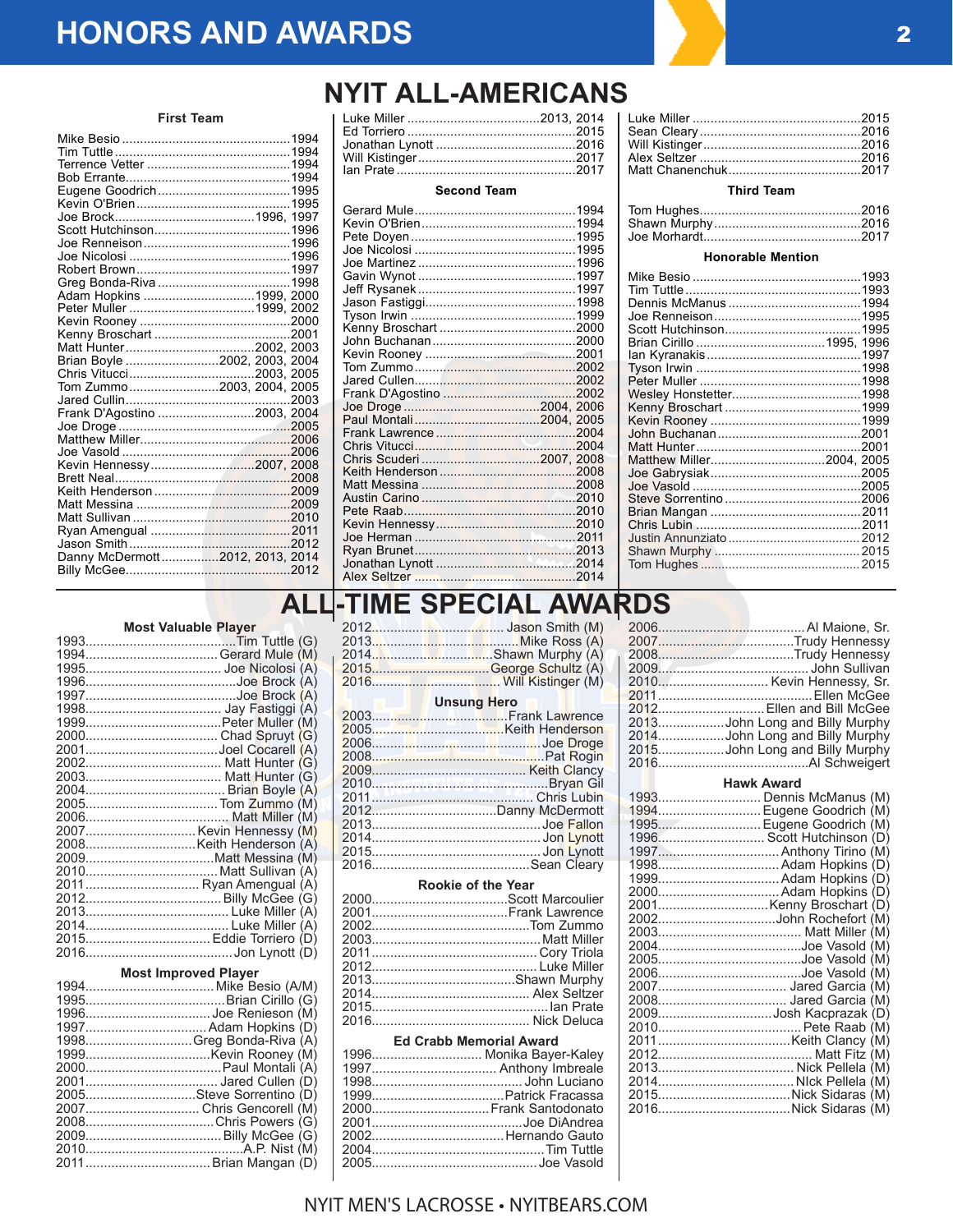| <b>NCAA Division II National</b><br><b>Championship MVP</b> |  |
|-------------------------------------------------------------|--|
| Matt Hunter                                                 |  |

| <b>USILA Player of the Year</b>                                       |
|-----------------------------------------------------------------------|
| USILA Lt. Raymond J. Enners Div. II<br>Outstanding Player of the Year |
| USILA Attackman of the Year                                           |
|                                                                       |
| <b>USILA Goaltender of the Year</b>                                   |
| <b>USILA Midfielder of the Year</b>                                   |
| USILA Lt. Donald McLaughlin, Jr., Div. II<br>Midfielder of the Year   |
|                                                                       |
| <b>USILA Defenseman of the Year</b>                                   |
| USILA William C. Schmeisser Div. II<br>Defenseman of the Year         |
| <b>USILA Long Pole Midfielder</b>                                     |
|                                                                       |
| <b>ECAC Offensive Player of the Year</b>                              |
| <b>NYCAC Player of the Year</b>                                       |
| <b>NYCAC Rookie of the Year</b>                                       |
| <b>ECC Offensive Player of the Year</b>                               |
|                                                                       |
| ECC Defensive Player of the Year<br>Danny McDermott 2013, 2014        |
| <b>ECC Goalkeeper of the Year</b>                                     |
| <b>ECC Rookie of the Year</b>                                         |
| <b>ECC Postseason MVP</b>                                             |
|                                                                       |

**NYCAC All-Conference First Team**

# <sup>3</sup> **ALL-TIME AWARD WINNERS**

| Brian Boyle 2002, 2003, 2004       |  |  |  |
|------------------------------------|--|--|--|
|                                    |  |  |  |
| Frank D'Agostino  2002, 2003, 2004 |  |  |  |
|                                    |  |  |  |
| Chris Vitucci2003, 2004, 2005      |  |  |  |
| Tom Zummo 2003, 2004, 2005         |  |  |  |
| Joe Droge2004, 2005, 2006          |  |  |  |
|                                    |  |  |  |
| Matt Miller2004, 2005, 2006        |  |  |  |
|                                    |  |  |  |
| <b>Second Team</b>                 |  |  |  |
|                                    |  |  |  |
|                                    |  |  |  |
|                                    |  |  |  |
|                                    |  |  |  |
|                                    |  |  |  |

| Paul Montali2003, 2004, 2005 |  |
|------------------------------|--|
|                              |  |
|                              |  |
|                              |  |
|                              |  |
|                              |  |
|                              |  |

### **ECAC All-Conference**

| <b>First Team</b> |  |  |  |
|-------------------|--|--|--|
|                   |  |  |  |
|                   |  |  |  |
|                   |  |  |  |
|                   |  |  |  |
|                   |  |  |  |
|                   |  |  |  |
|                   |  |  |  |
|                   |  |  |  |
|                   |  |  |  |
|                   |  |  |  |
|                   |  |  |  |

| <b>Second Team</b> |  |
|--------------------|--|
|                    |  |
|                    |  |

| <b>Honorable Mention</b> |  |
|--------------------------|--|
|                          |  |
|                          |  |

#### **ECC All-Conference**

| ט הודעטוווטן ט<br><b>First Team</b>                                  |  |
|----------------------------------------------------------------------|--|
| Kevin Henn <mark>e</mark> ssy <mark></mark> <mark></mark> 2007, 2008 |  |
|                                                                      |  |
|                                                                      |  |
|                                                                      |  |
|                                                                      |  |
|                                                                      |  |
|                                                                      |  |
|                                                                      |  |
|                                                                      |  |
| Danny DcDermott2012, 2013                                            |  |
|                                                                      |  |
|                                                                      |  |
|                                                                      |  |
|                                                                      |  |
|                                                                      |  |
|                                                                      |  |
|                                                                      |  |
|                                                                      |  |
|                                                                      |  |
|                                                                      |  |
|                                                                      |  |
|                                                                      |  |
|                                                                      |  |
|                                                                      |  |
|                                                                      |  |
|                                                                      |  |
| <b>Second Team</b>                                                   |  |
|                                                                      |  |
|                                                                      |  |
|                                                                      |  |
|                                                                      |  |
|                                                                      |  |
|                                                                      |  |
|                                                                      |  |

| <b>Third Team</b>        |  |
|--------------------------|--|
|                          |  |
|                          |  |
|                          |  |
|                          |  |
|                          |  |
| <b>Honorable Mention</b> |  |
|                          |  |
|                          |  |
|                          |  |
|                          |  |
|                          |  |
|                          |  |
|                          |  |

| <b>Nick Sidaras</b> |  |
|---------------------|--|
|                     |  |

#### **ECAC All-Star**

| LVAV AIPVM |                           |
|------------|---------------------------|
|            | Kevin Hennessy 2007, 2008 |
|            |                           |
|            |                           |
|            | Keith Henderson2008. 2009 |
|            |                           |
|            |                           |
|            |                           |

### **ACADEMIC HONORS**

| NYIT Student-Athlete of the Year                |  |
|-------------------------------------------------|--|
|                                                 |  |
|                                                 |  |
|                                                 |  |
|                                                 |  |
| NYCAC Scholar-Athlete of the Year               |  |
|                                                 |  |
|                                                 |  |
| <b>CoSIDA Academic All-District I</b>           |  |
|                                                 |  |
| <b>COACHING HONORS</b>                          |  |
| <b>ECC Coach of the Year</b>                    |  |
|                                                 |  |
|                                                 |  |
| FieldTurf NCAA Div. II Men's Lacrosse Coach     |  |
| of the Year                                     |  |
|                                                 |  |
|                                                 |  |
| <b>USILA Howdy Meyers Man of the Year</b>       |  |
|                                                 |  |
| <b>IMLCA NCAA Div. II Outstanding Assistant</b> |  |
| <b>Coach of the Year</b>                        |  |
|                                                 |  |
|                                                 |  |
| <b>LIMLF HALL OF FAME</b>                       |  |
|                                                 |  |
|                                                 |  |
| <b>US NATIONAL HALL OF FAME</b>                 |  |
|                                                 |  |
|                                                 |  |
|                                                 |  |

# NYIT MEN'S LACROSSE • NYITBEARS.COM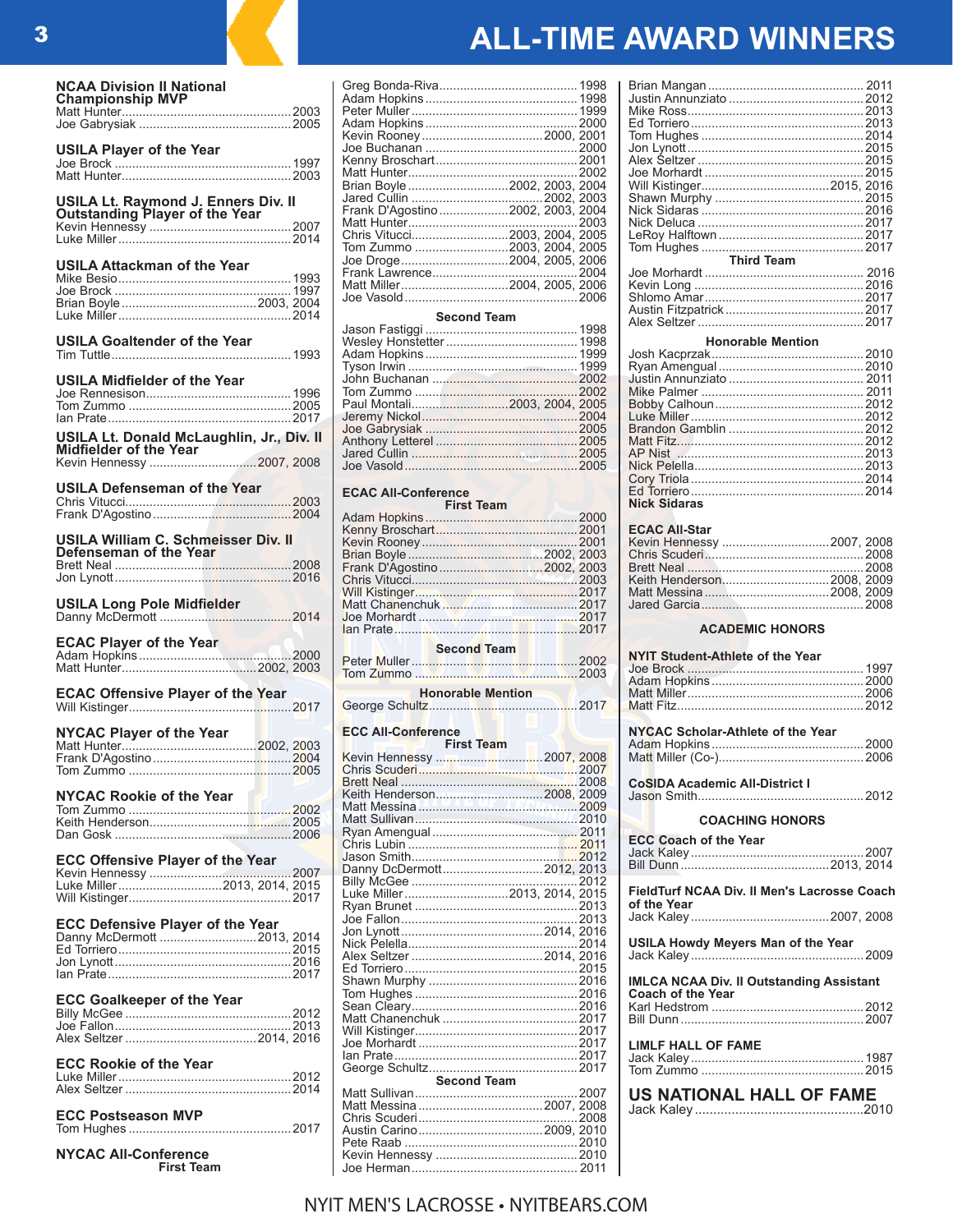# **ALL-TIME RECORDS** <sup>4</sup>

# **CAREER RECORDS**

### **GOALS**

| 1. Keith Henderson  1692005-2009 |  |
|----------------------------------|--|
| 2 Paul Montali  1532002-2005     |  |
| 3. Austin Carino  142 2007-2010  |  |
| 4. Shawn Murphy  1402013-2016    |  |
| 5. Will Kistinger  1382014-2017  |  |
| 6. Cory Triola 129 2011-2014     |  |
| 7. Kevin Rooney 113 1998-2001    |  |
| 8. Tom Zummo 1092002-2005        |  |
| 9. Joe Nicolosi 108 1995-1996    |  |
| 10. Tom Hughes 1012014-2017      |  |

# **ASSISTS**

|  | 1. Luke Miller 1602012-2015<br>2. Matt Sullivan  122 2007-2010<br>3. Brian Boyle 1172002-2004<br>3. Dave Gilday  108  1975-1978<br>5. Shawn Murphy  93 2013-2016<br>6. Joe Brock  91  1996-1997<br>7. John Buchanan  88 2000-2001<br>8. Frank Lawrence  87 2001-2003<br>9. Joe Droge  84 2004-2006<br>10. Terrence Vetter 80 1993-1994 |
|--|----------------------------------------------------------------------------------------------------------------------------------------------------------------------------------------------------------------------------------------------------------------------------------------------------------------------------------------|

#### **POINTS**

| 1. Luke Miller 2792012-2015      |  |
|----------------------------------|--|
| 2. Shawn Murphy  228 2013-2016   |  |
| 3. Keith Henderson  2242005-2009 |  |
| 4 Brian Boyle 2042001-2004       |  |
| 5. Paul Montali  1812002-2005    |  |
| 6. Will Kistinger  1792014-2017  |  |
| 7. Joe Droge  1732004-2006       |  |
| 8. Tom Zummo 1722002-2005        |  |
| Matt Sullivan  172  2007-2010    |  |
| 10. Frank Lawrence  1622001-2004 |  |

### **GOALS AGAINST AVERAGE**

| 2. Anthony Letterel7.83 2002-2005 |  |
|-----------------------------------|--|
| 3. Alex Seltzer7.86 2014-2017     |  |
| 4. Matt Hunter 7.95 2000-2003     |  |
| 5. Billy McGee 8.06 2009-2012     |  |
| 6. John Lawrence8.17 1973-1974    |  |
| 7. Tim Tuttle 8.51 1993-1994      |  |
| 8. Dan Goosk 8.72 2006-2008       |  |
| 9. Joe Fallon 8.84 2011-2013      |  |
| 10. Chris Powers9.41 2008-2010    |  |

#### **SAVES**

| 1. Alex Seltzer 6452014-2017     |  |
|----------------------------------|--|
| 2. Matt Hunter  5722000-2003     |  |
| 3. Billy McGee  432  2009-2012   |  |
| 4. Tim Tuttle  399  1993-1994    |  |
| Adam Wor  399  1997-1998         |  |
| 6. Wayne Bowden 376 1970-1971    |  |
| 7. Brian Cirillo 370 1994-1996   |  |
| 8. Joe Lawrence 285 1973-1974    |  |
| 9. Anthony Letterel 2832002-2005 |  |
| 10. Joe Solimando  216  1969     |  |
|                                  |  |

### **GROUNDBALLS**

| 1. Adam Hopkins 478 1997-2000      |  |
|------------------------------------|--|
| 2. Joe Vasold  279  2002-2005      |  |
| 3. Matt Miller  2432002-2005       |  |
| 4. Eugene Goodrich 241 1994-1995   |  |
| 5. Kenny Broschart  201  1998-2001 |  |
| 6 Jared Garcia  198 2007-2008      |  |
| 7 Eric Zilinek  189  1999-2002     |  |
| 8. Jay Fastiggi 187 1995-1998      |  |
|                                    |  |

## 9. Jared Cullin ........... 186...........2002-2005 **SINGLE-SEASON RECORDS**

# **GOALS**

| $\mathbf{1}$     |                           |  |
|------------------|---------------------------|--|
| 2.               | Joe Nicolosi 59 1995      |  |
| 3.               | Keith Henderson  55  2008 |  |
| $\overline{4}$ . | Joel Cocarel  54  2001    |  |
| 5.               |                           |  |
| 6.               | Mike Besio  50 1994       |  |
| 7.               | Joe Nicolosi 49 1996      |  |
| 8.               | Pete Doven  48  1995      |  |
|                  | Will Kistinger  48  2016  |  |
|                  | 10. Gavin Wynot  47  1997 |  |
|                  | Paul Montali  47  2003    |  |
|                  |                           |  |
|                  |                           |  |
|                  | <b>ASSISTS</b>            |  |
| $\mathbf 1$      |                           |  |
| 2.               |                           |  |
| 3.               | Terrence Vetter 51 1994   |  |
|                  |                           |  |
| 5.               |                           |  |
| 6.               |                           |  |
| 7.               |                           |  |
| 8.               |                           |  |
| 9.               |                           |  |
|                  |                           |  |

### **POINTS**

|  | 1. Keith Henderson  952009<br>9. John Buchanan  81 2001 |
|--|---------------------------------------------------------|

# **GOALS AGAINST AVERAGE**

| 2. Ryan Gaspari 4.82 <mark></mark> 2013                |  |
|--------------------------------------------------------|--|
| 3. Wayne Bowden6.00 <mark></mark> <mark>.</mark> .1971 |  |
|                                                        |  |
|                                                        |  |
|                                                        |  |
| 7. Eric Ghiraldi 6.65 2007                             |  |
|                                                        |  |
| 9. Alex Seltzer6.78 2014                               |  |
| 10. Anthony Letterel7.16 2004                          |  |
| SAVES                                                  |  |
|                                                        |  |

|   | 3. Joe Solimando  216  1969 |  |
|---|-----------------------------|--|
| 4 | Matt Hunter  209  2002      |  |
|   | 5. Brian Cirillo 198 1996   |  |
|   |                             |  |
|   | Alex Seltzer 1962016        |  |
|   | 8. Vic Vosilla  192 1978    |  |
|   | 9. Joe Lawrence 173 1973    |  |
|   |                             |  |
|   | Alex Seltzer 169 2014       |  |
|   | <b>GROUNDBALLS</b>          |  |
|   |                             |  |

| 1. Adam Hopkins*  168  1999   |  |
|-------------------------------|--|
| 2. Adam Hopkins 1602000       |  |
| 3. Eugene Goodrich  141  1994 |  |
|                               |  |
| 5. Gerard Mule  124  1994     |  |
|                               |  |

| 6.<br>7.                | Jared Garcia  122  2008<br>*Most in team and Division II.                                                                                                                                                                                                                                                                                                                                  |                          |  |
|-------------------------|--------------------------------------------------------------------------------------------------------------------------------------------------------------------------------------------------------------------------------------------------------------------------------------------------------------------------------------------------------------------------------------------|--------------------------|--|
|                         | <b>INDIVIDUAL GAME RECORDS</b>                                                                                                                                                                                                                                                                                                                                                             |                          |  |
| 10<br>10<br>9<br>8<br>7 | <b>GOALS</b><br>Joel Cocarel  Dowling  2001<br>Pete Doyen  Colorado  1995<br>Rob Grella* LeMoyne  1993<br>Keith Henderson  Drew 2008<br>Alan Weinberg Dowling  1970<br>Joe Brock  Pfeiffer  1997<br>K. Henderson  Notre Dame  2009<br>G. Bonda-Riva WestChester  1998<br>Tied 16 times, most recently<br>LeRoty Halftown vs. UDC 2017<br>* ECAC Championship Semifinals<br>@ NCAA playoffs |                          |  |
|                         | <b>ASSISTS</b>                                                                                                                                                                                                                                                                                                                                                                             |                          |  |
| 11<br>9<br>8            | Matt Sullivan  Lake Erie  2010<br>Matt Sullivan  Notre Dame 2009<br>Luke Miller Dist. Columbia  2015                                                                                                                                                                                                                                                                                       |                          |  |
| $\overline{7}$          | Joe Brock * Adelphi  1997<br>Joe Brock  West Chester  1997                                                                                                                                                                                                                                                                                                                                 |                          |  |
| 6                       | Tyson Irwin St.Andrew's  1998<br>Joe Droge  Notre Dame  2006<br>Matt Sullivan  Chestnut Hill2010<br>Tied 10 times, most recently                                                                                                                                                                                                                                                           |                          |  |
|                         | Shawn Murphy St. Thomas2016<br>* NCAA Championship Finals                                                                                                                                                                                                                                                                                                                                  |                          |  |
|                         | <b>POINTS</b>                                                                                                                                                                                                                                                                                                                                                                              |                          |  |
|                         | 13 Luke Miller Dist. Columbia  2015                                                                                                                                                                                                                                                                                                                                                        |                          |  |
| 12                      | Matt Sullivan  Chestnut Hill2010<br>Matt Sullivan Lake Erie 2010                                                                                                                                                                                                                                                                                                                           |                          |  |
|                         | Mike Besio  West Chester  1993                                                                                                                                                                                                                                                                                                                                                             |                          |  |
| 11                      | Joe Lapaglia  York  1969                                                                                                                                                                                                                                                                                                                                                                   |                          |  |
|                         | Rich Klein Dowling  1971                                                                                                                                                                                                                                                                                                                                                                   |                          |  |
|                         | G. Bonda-Riva West Chester  1998<br>K. Henderson  Bryant 2006                                                                                                                                                                                                                                                                                                                              |                          |  |
|                         | Luke Miller  Roberts Wesleyan  2014                                                                                                                                                                                                                                                                                                                                                        |                          |  |
| 10                      | Joe Droge  St. Andrews 2005                                                                                                                                                                                                                                                                                                                                                                |                          |  |
|                         | Joe Brock  Pfeiffer  1997                                                                                                                                                                                                                                                                                                                                                                  |                          |  |
|                         | Pete Doyen  Colorado  1995                                                                                                                                                                                                                                                                                                                                                                 |                          |  |
|                         | Luke Miller Roberts Wesleyan  2015<br>Shawn Murphy St. Thomas  2016                                                                                                                                                                                                                                                                                                                        |                          |  |
|                         | <b>SAVES</b><br>42 Joe Solimando                                                                                                                                                                                                                                                                                                                                                           | Army  1969               |  |
|                         | <b>SHUTOUTS</b>                                                                                                                                                                                                                                                                                                                                                                            |                          |  |
| 25-0                    | Mike Faraone                                                                                                                                                                                                                                                                                                                                                                               | New Haven 1996           |  |
|                         | 21-0 Matt Hunter                                                                                                                                                                                                                                                                                                                                                                           | New Haven 2003           |  |
|                         | 17-0 Chris Huckzo.<br>17-0 Kevin Fleming                                                                                                                                                                                                                                                                                                                                                   | York  1976<br>CCNY  1972 |  |
|                         | 13-0 Chris Huckzo                                                                                                                                                                                                                                                                                                                                                                          | Dowling  1975            |  |

# NYIT MEN'S LACROSSE • NYITBEARS.COM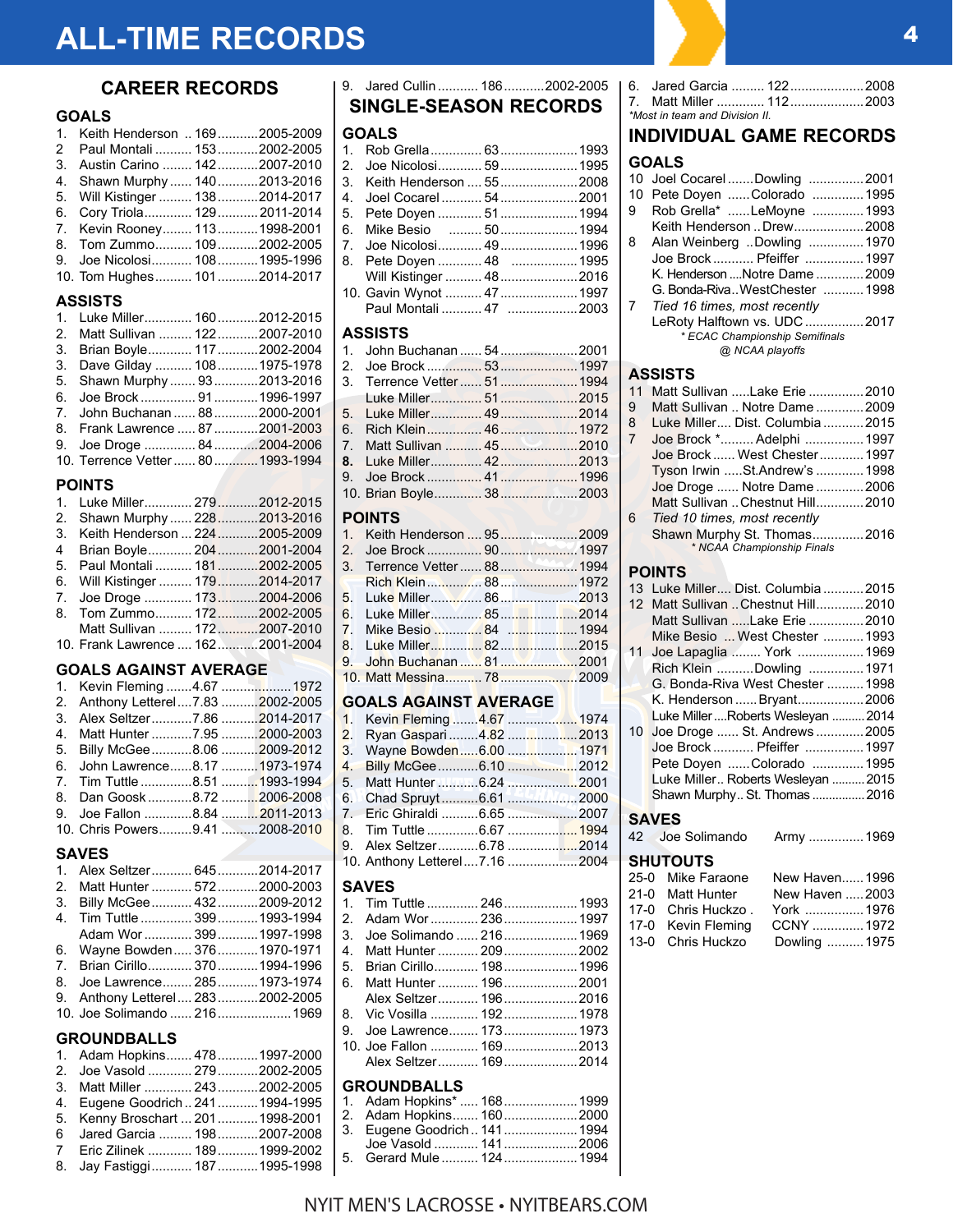# <sup>5</sup> **ALL-TIME COACHING RECORDS**

Vito Venezla

**Season Overall RecordConference Record Coach Notes**

**ALL-TIME COACHING RECORDS**

# **TEAM GAME HIGHS**

#### **GOALS SCORED**

| 28 | Chestnut Hill  (28-1)  2010    |
|----|--------------------------------|
| 27 | New Hampshire (27-3)  1995     |
|    |                                |
| 25 | New Haven (25-0)  1996         |
|    |                                |
| 24 | Pfeiffer College  (24-6)  1997 |
|    | Dowling College (24-7)  1995   |
|    | York College (24-1)  1972      |
|    | Roberts Wesleyan  (24-9)  2016 |
|    | MADOIN OF VIOTODV              |

#### **MARGIN OF VICTORY**

| 27 | Chestnut Hill (28-1) 2010      |  |
|----|--------------------------------|--|
| 26 |                                |  |
| 25 | New Haven (25-0)  1996         |  |
|    | 24 New Hampshire  (27-3)  1995 |  |
| 23 | York College  (24-1)  1972     |  |
| 22 |                                |  |
|    | 21 New Haven (21-0) 2003       |  |
| 21 |                                |  |
|    |                                |  |

## **GOALS AGAINST**

| 24 |                               |              |
|----|-------------------------------|--------------|
| 23 |                               |              |
|    | Salisbury State  (23-8)  1999 |              |
| 22 |                               |              |
|    |                               |              |
| 21 |                               | $\dots$ 1974 |
|    | Plymouth State  (21-3)        | 1970         |
|    |                               |              |

| ∠o                            | Criestriut mill  (20-1)  2010      |                                   | 1970                       | $4 - 8$                            | ---                 | Vito Venezla                  |                                  |
|-------------------------------|------------------------------------|-----------------------------------|----------------------------|------------------------------------|---------------------|-------------------------------|----------------------------------|
| 27                            | New Hampshire (27-3)  1995         |                                   | 1971                       | $9 - 2$                            | $---$               | Vito Venezla                  |                                  |
|                               |                                    |                                   | 1972                       | $9 - 2$                            | $---$               | Vito Venezla                  |                                  |
|                               |                                    |                                   | 1973                       | $5 - 7$                            | ---                 | Joe DiSanza                   |                                  |
| 25                            | New Haven (25-0)  1996             |                                   | 1974                       | $3-8$                              | $---$               | Joe DiSanza                   |                                  |
|                               |                                    |                                   | 1975                       | $9 - 5$                            | ---                 | Joe DiSanza                   |                                  |
| 24                            | Pfeiffer College  (24-6)  1997     |                                   | 1976                       | $6 - 7$                            | $---$               | Joe DiSanza                   |                                  |
|                               |                                    |                                   | 1977                       | $8 - 5$                            | ---                 | Joe DiSanza                   |                                  |
|                               | Dowling College (24-7)  1995       |                                   | 1978                       | $6-6$                              | ---                 | Joe DiSanza                   |                                  |
|                               | York College  (24-1)  1972         |                                   | 1993                       | $8 - 3$                            | ---                 | Jack Kaley                    |                                  |
|                               | Roberts Wesleyan  (24-9)  2016     |                                   | 1994                       | $12 - 1$                           | ---                 | Jack Kaley                    |                                  |
|                               |                                    |                                   | 1995                       | $10 - 2$                           | ---                 | Jack Kaley                    |                                  |
|                               | <b>MARGIN OF VICTORY</b>           |                                   | 1996                       | $11 - 1$                           | ---                 | Jack Kaley                    |                                  |
| 27                            | Chestnut Hill  (28-1)  2010        |                                   | 1997                       | $12 - 2$                           | $5 - 1$             | Jack Kaley                    | Nat. Champ                       |
| 26                            |                                    |                                   | 1998                       | $8 - 4$                            | $4 - 2$             | Jack Kaley                    |                                  |
|                               |                                    |                                   | 1999                       | $10 - 4$                           | $4 - 1$             | Jack Kaley                    |                                  |
| 25                            | New Haven (25-0)  1996             |                                   | 2000                       | $12 - 1$                           | $5 - 1$             | Jack Kaley                    |                                  |
| 24                            | New Hampshire  (27-3)  1995        |                                   | 2001                       | $12 - 3$                           | $3 - 3$             | <b>Jack Kaley</b>             |                                  |
| 23                            | York College  (24-1)               | 1972                              | 2002                       | $14-1$                             | $6-0$               | <b>Jack Kaley</b>             |                                  |
|                               |                                    |                                   | 2003<br>2004               | $14-0$                             | $7 - 0$<br>$5-0$    | Jack Kaley<br>Jack Kaley      | Nat. Champ.                      |
| 22                            | St. Vincent  (24-2)  2001          |                                   | 2005                       | $11 - 3$<br>$10 - 2$               | $4 - 1$             | Jack Kaley                    | Nat. Champ.                      |
| 21                            | New Haven (21-0) 2003              |                                   | 2006                       | $8 - 4$                            | $2 - 4$             | Jack Kaley                    |                                  |
| 21                            |                                    |                                   | 2007                       | $10 - 2$                           | $5 - 1$             | Jack Kaley                    |                                  |
|                               |                                    |                                   | 2008                       | $13 - 1$                           | $5 - 1$             | Jack Kaley                    | Nat. Champ.                      |
|                               |                                    |                                   | 2009                       | $10 - 2$                           | $4 - 2$             | <b>Jack Kaley</b>             |                                  |
|                               |                                    |                                   | 2010                       | $9 - 4$                            | $6 - 3$             | <b>Bill Dunn</b>              |                                  |
|                               | <b>GOALS AGAINST</b>               |                                   | 2011                       | $10 - 4$                           | $7 - 3$             | <b>Bill Dunn</b>              |                                  |
| 24                            |                                    |                                   | 2012                       | $13 - 3$                           | $8 - 2$             | <b>Bill Dunn</b>              |                                  |
| 23                            |                                    |                                   | 2013                       | $12 - 3$                           | $6 - 1$             | <b>Bill Dunn</b>              |                                  |
|                               |                                    |                                   | 2014                       | $12 - 4$                           | $7 - 1$             | <b>Bill Dunn</b>              |                                  |
|                               | Salisbury State  (23-8)  1999      |                                   | 2015                       | $12 - 4$                           | $7 - 1$             | <b>Bill Dunn</b>              |                                  |
| 22                            |                                    |                                   | 2016                       | $13 - 5$                           | $7 - 1$             | <b>Bill Dunn</b>              | NCAA tourney                     |
|                               |                                    |                                   | 2017                       | $14 - 3$                           | $8 - 0$             |                               | Bill DunnECC reg.&playoff champs |
| 21                            |                                    |                                   |                            |                                    |                     |                               |                                  |
|                               |                                    |                                   |                            | <b>Head Coaching Records</b>       |                     |                               |                                  |
|                               | Plymouth State  (21-3)  1970       |                                   | Coach                      | <b>Overall</b>                     | <b>PCT</b>          | <b>Conference</b>             |                                  |
|                               |                                    |                                   | <b>Vito Venezla</b>        | $26 - 19$                          | .578                | ---                           |                                  |
|                               |                                    |                                   | Joe DiSanza                | $37 - 38$                          | .493                |                               |                                  |
|                               |                                    |                                   | <b>Jack Kaley</b>          | 185-36                             | .837                | 59-17                         |                                  |
|                               |                                    |                                   | <b>Bill Dunn</b>           | 95-30                              | .760                | 56-12                         |                                  |
|                               |                                    |                                   | <b>Total</b>               | 343-123                            | .736                | 115-29                        |                                  |
|                               |                                    |                                   |                            | <b>NYIT PLAYOFF RESULTS</b>        |                     |                               |                                  |
|                               | <b>1993 ECAC Playoffs</b>          |                                   |                            | <b>2002 NCAA Tournament</b>        |                     | <b>2007 NCAA Tournament</b>   |                                  |
|                               | at LeMoyne, Syracuse, N.Y.         |                                   |                            | at Stony Brook, Stony Brook, N.Y.  |                     | at Mercyhurst, Erie, Pa.      |                                  |
|                               | LeMoyne def. NYIT  19-18           |                                   |                            | NYIT def. LeMoyne  12-9            |                     | Mercyhurst def. NYIT  13-10   |                                  |
|                               | <b>1994 NCAA Tournament</b>        |                                   |                            | at Rutgers, New Brunswick, N.J.    |                     | 2008 NCAA Tournament          |                                  |
|                               | at C.W. Post, Old Brookville, N.Y. |                                   |                            | Limestone def. NYIT11-9            |                     | at NYIT, Old Westbury, N.Y.   |                                  |
|                               | Springfield def. NYIT  15-12       |                                   |                            | <b>2003 NCAA Tournament</b>        |                     | NYIT def. Limestone11-8       |                                  |
|                               |                                    |                                   | at LeMoyne, Syracuse, N.Y. |                                    |                     | at Boston, Mass.              |                                  |
|                               | <b>1997 NCAA Tournament</b>        |                                   |                            |                                    |                     | NYIT def. LeMoyne 16-11       |                                  |
| at Adelphi, Garden City, N.Y. |                                    | at Ravens Stadium, Baltimore, Md. |                            |                                    | *National Champions |                               |                                  |
|                               |                                    |                                   | *NCAA Champions            |                                    |                     | <b>2013 NCAA Tournament</b>   |                                  |
|                               | *National Champions                |                                   |                            |                                    |                     | at Adelphi, Garden City, N.Y. |                                  |
|                               | 2001 ECAC Tournament               |                                   |                            | 2004 NCAA Tournament               |                     |                               |                                  |
|                               | at NYIT, Old Westbury, N.Y.        |                                   | at LeMoyne, Syracuse, N.Y. |                                    |                     |                               |                                  |
|                               | NYIT def. Dowling  15-7            |                                   |                            |                                    |                     |                               |                                  |
|                               | NYIT def. Southampton 17-10        |                                   | 2005 NCAA Tournament       |                                    |                     |                               |                                  |
|                               | <i>*ECAC Champions</i>             |                                   |                            | at C.W. Post, Old Brookville, N.Y. |                     |                               |                                  |
|                               |                                    |                                   |                            | NYIT def. C.W. Post  29-9          |                     |                               |                                  |

# NYIT MEN'S LACROSSE • NYITBEARS.COM

*at Lincoln Financial Field, Philadelphia, Pa.* NYIT def. Limestone.........................14-13OT

*\*National Champions*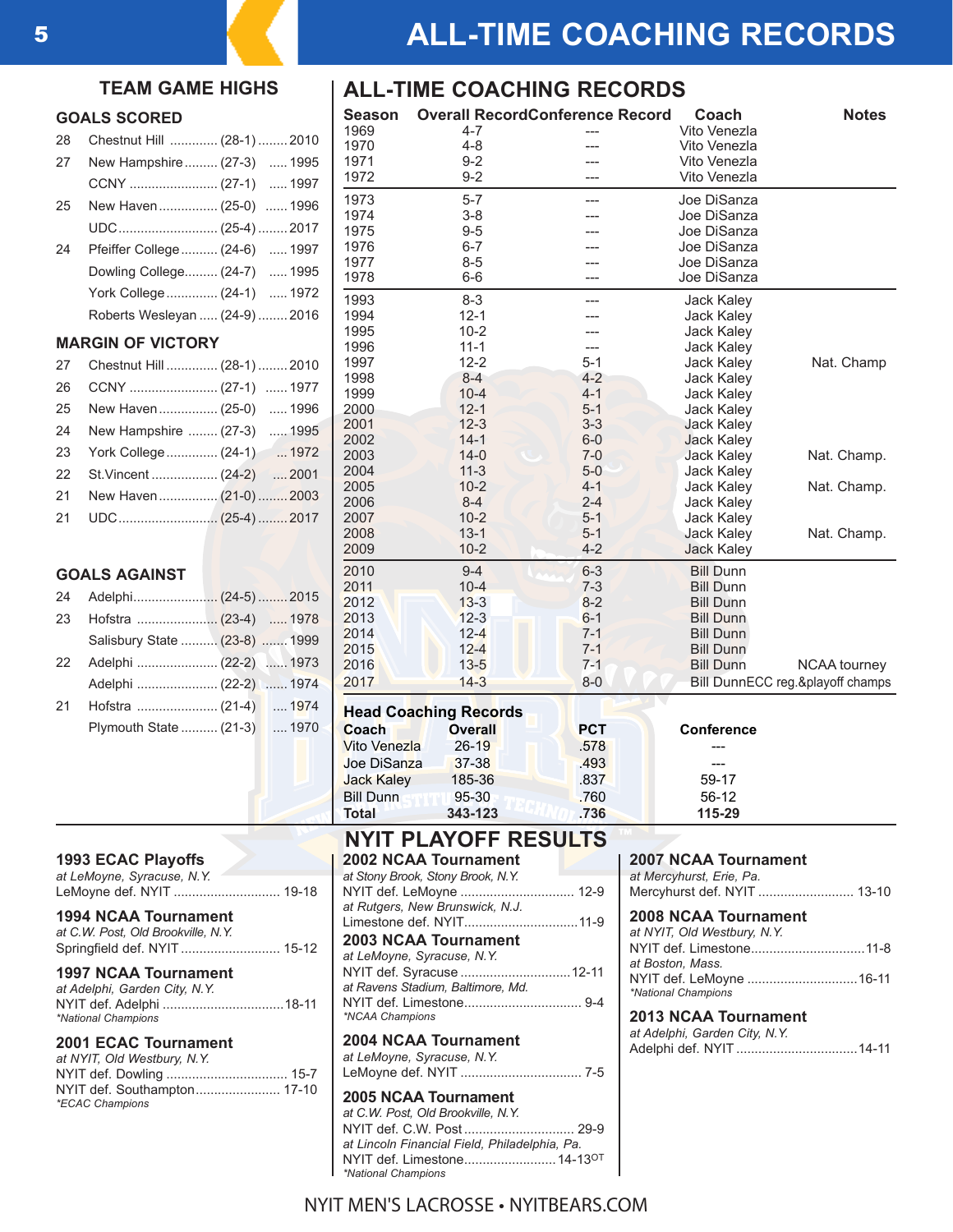# **YEAR-BY-YEAR RESULTS** <sup>6</sup>

| 1969<br>Record: 4-7             |                    | H                 |
|---------------------------------|--------------------|-------------------|
| <b>Head Coach: Vito Venezla</b> |                    |                   |
| Opponent                        | <b>Result</b>      | Opr               |
| Farmingdale                     | $L, 31-1$          | Bos               |
|                                 |                    |                   |
| Nassau C.C.                     | $L, 31-0$          | FDL               |
| Hofstra Univ.                   | L, 19-2            | Clar              |
| Nassau C.C                      | L, 21-1            | MIT               |
| Adelphi Univ.                   | $L, 10-3$          | Plyr              |
| York                            | W, 17-2            | Nev               |
| Suffolk C.C                     | L, 25-2            | SUN               |
| Dowling                         |                    | Dov               |
| Army                            | W, 11-5<br>L, 13-4 | Ade               |
| York                            | W, 5-2             | C.W               |
|                                 |                    |                   |
|                                 |                    | <b>CCI</b>        |
| 1970                            |                    | LIU               |
| Record: 4-8                     |                    |                   |
| <b>Head Coach: Vito Venezla</b> |                    |                   |
| Opponent                        | <b>Result</b>      |                   |
| Nassau C.C.                     | L, 21-2            | Н٥                |
| <b>Plymouth State</b>           | $L, 21-3$          | Opp               |
| York                            | W, 17-10           | Villa             |
| Army                            | $L, 12-1$          | <b>FDL</b>        |
|                                 |                    |                   |
| C.W. Post                       | L, 14-1            | Ade               |
| Dowling                         | L, 19-6            | Nev               |
| Suffolk C.C.                    | $L, 18-13$         | Plyr              |
| FDU-Teaneck                     | W, 7-5             | Hof:              |
| Newark State                    | W, 16-4            | Dov               |
| York                            | $L, 7-4$           | So.               |
| Dowling                         | W, 12-8            | C.V               |
|                                 |                    | <b>FDL</b>        |
| 1971                            |                    |                   |
| Record: 9-2                     |                    |                   |
|                                 |                    |                   |
| <b>Head Coach: Vito Venezla</b> |                    |                   |
| Opponent                        | <b>Result</b>      | H                 |
| Springfield                     | W, 9-8             | Opr               |
| York                            | W, 16-1            | Micl              |
| Deer Park LC                    | L, 11-7            | <b>FDL</b>        |
| Dowling                         | W, 16-2            | So.               |
| <b>Caselton State</b>           | W, 18-7            | Ade               |
| <b>SUNY Maritime</b>            | W, 9-7             | Nev               |
| C.W. Post                       | L, 19-3            | Fair              |
| Newark State                    | W, 19-4            | Kutz              |
|                                 |                    | C.V               |
| Kutztown State                  | W, 16-4            |                   |
| FDU-Teaneck                     | W,<br>$10 - 2$     | Villa             |
| LIU/Southampton                 | W, 21-4            | Kea               |
| Dowling                         | W, 19-8            | Hofs              |
|                                 |                    | CCI               |
| 1972                            |                    | FDl               |
| Record: 9-2                     |                    |                   |
| <b>Head Coach: Vito Venezla</b> |                    |                   |
| Opponent                        | <b>Result</b>      |                   |
| <b>SUNY Geneseo</b>             | W, 12-5            | H                 |
| St. Lawrence                    | W, 12-10           |                   |
|                                 |                    | Opr               |
| York                            | W, 24-1            | Arm               |
| FDU-Madison                     | $L, 6-1$           | Kutz              |
| Dowling                         | W, 18-3            | Ade               |
| FDU-Teaneck                     | W, 13-2            | Nev               |
| Newark State                    | W, 18-4            | C.V               |
| Columbia LC                     | W, 21-2            | FDL               |
|                                 |                    |                   |
| LIU-Southampton                 | W, 19-2            | Kea               |
| <b>SUNY Maritime</b>            | W, 16-2            | Villa             |
| C.W. Post                       | L, 16-12           | Dov               |
| <b>CCNY</b>                     | W, 17-10           | Dre:              |
|                                 |                    | $\sqcup_{\cap}$ f |

| 1973                                                                                                                                                                                         |                                                                                                                                                        |  |  |
|----------------------------------------------------------------------------------------------------------------------------------------------------------------------------------------------|--------------------------------------------------------------------------------------------------------------------------------------------------------|--|--|
| <b>Head Coach: Joe DiSanza</b><br>Record: 5-7                                                                                                                                                |                                                                                                                                                        |  |  |
| Opponent<br><b>Boston College</b><br>FDU-Teaneck<br>Clarkson<br>MIT<br><b>Plymouth State</b><br>New England<br><b>SUNY Maritime</b><br>Dowling<br>Adelphi<br>C.W. Post<br><b>CCNY</b><br>LIU | <b>Result</b><br>L, 10-4<br>W, 14-8<br>$L, 8-7$<br>W, 13-4<br>$L, 9-1$<br>L, 11-7<br>W, 11-2<br>$L, 7-5$<br>L, 22-2<br>L, $12-4$<br>W, 14-2<br>W, 16-1 |  |  |
| 1974                                                                                                                                                                                         |                                                                                                                                                        |  |  |
| Record: 3-8<br><b>Head Coach: Joe DiSanza</b>                                                                                                                                                |                                                                                                                                                        |  |  |
| <b>Opponent</b>                                                                                                                                                                              | <b>Result</b>                                                                                                                                          |  |  |
| Villanova                                                                                                                                                                                    | $L, 10-7$                                                                                                                                              |  |  |
| <b>FDU-Teaneck</b>                                                                                                                                                                           | W, 7-2                                                                                                                                                 |  |  |
| Adelphi<br><b>New England</b>                                                                                                                                                                | $L, 22-2$<br>$L, 9-7$                                                                                                                                  |  |  |
| <b>Plymouth State</b>                                                                                                                                                                        | $L, 5-4$ OT                                                                                                                                            |  |  |
| Hofstra                                                                                                                                                                                      | $L, 21-4$                                                                                                                                              |  |  |
| Dowling                                                                                                                                                                                      | W, 9-7                                                                                                                                                 |  |  |
| So. Conn. State                                                                                                                                                                              | L, 13-9                                                                                                                                                |  |  |
| C.W. Post                                                                                                                                                                                    | W, 11-3<br>L, 12-6                                                                                                                                     |  |  |
| <b>FDU-Madison</b>                                                                                                                                                                           |                                                                                                                                                        |  |  |
| 1975                                                                                                                                                                                         |                                                                                                                                                        |  |  |
|                                                                                                                                                                                              |                                                                                                                                                        |  |  |
| Record: 9-5                                                                                                                                                                                  |                                                                                                                                                        |  |  |
| <b>Head Coach: Joe DiSanza</b>                                                                                                                                                               |                                                                                                                                                        |  |  |
| Opponent                                                                                                                                                                                     | <b>Result</b>                                                                                                                                          |  |  |
| Michigan State<br>FDU-Teaneck                                                                                                                                                                | W, 9-3                                                                                                                                                 |  |  |
| So. Conn. State                                                                                                                                                                              | W, 18-1<br>W, 10-1                                                                                                                                     |  |  |
| Adelphi                                                                                                                                                                                      | $L, 8-6$                                                                                                                                               |  |  |
| New England                                                                                                                                                                                  | W, 13-7                                                                                                                                                |  |  |
| Fairfield                                                                                                                                                                                    | W, 16-2                                                                                                                                                |  |  |
| Kutztown State                                                                                                                                                                               | $L, 17-9$                                                                                                                                              |  |  |
| C.W. Post<br>Villanova                                                                                                                                                                       | L, 9-5<br>W, 15-9                                                                                                                                      |  |  |
| Kean                                                                                                                                                                                         | W, 13-3                                                                                                                                                |  |  |
| Hofstra                                                                                                                                                                                      | $L, 4-3$                                                                                                                                               |  |  |
| <b>CCNY</b><br>FDU-Madison                                                                                                                                                                   | W, 16-4                                                                                                                                                |  |  |
|                                                                                                                                                                                              | $L, 6-5$                                                                                                                                               |  |  |
| 1976                                                                                                                                                                                         |                                                                                                                                                        |  |  |
| Record: 6-7                                                                                                                                                                                  |                                                                                                                                                        |  |  |
| <b>Head Coach: Joe DiSanza</b>                                                                                                                                                               |                                                                                                                                                        |  |  |
| Opponent<br>Army                                                                                                                                                                             | Result<br>L, 8-4                                                                                                                                       |  |  |
| Kutztown State                                                                                                                                                                               | $L, 9-8$                                                                                                                                               |  |  |
| Adelphi                                                                                                                                                                                      | L, 12-2                                                                                                                                                |  |  |
| New England                                                                                                                                                                                  | W, 16-7                                                                                                                                                |  |  |
| C.W. Post<br>FDU-Madison                                                                                                                                                                     | L, 11-8<br>L, 11-9                                                                                                                                     |  |  |
| Kean                                                                                                                                                                                         | W, 12-3                                                                                                                                                |  |  |
| Villanova                                                                                                                                                                                    | W, 9-5                                                                                                                                                 |  |  |
| Dowling                                                                                                                                                                                      | W, 14-5                                                                                                                                                |  |  |
| Drexel                                                                                                                                                                                       | $L, 7-5$                                                                                                                                               |  |  |
| Hofstra<br><b>CCNY</b>                                                                                                                                                                       | L, 12-7<br>W, 17-0                                                                                                                                     |  |  |

| 1977<br>Record: 8-5<br><b>Head Coach: Joe DiSanza</b><br>Opponent<br>C.W. Post<br>Army<br>W, 15-11<br>L, 15-7<br>Vermont<br>Adelphi<br>Morgan State | Result<br>L, 10-5<br>L, 19-7<br>$L, 16-9$<br>W, 11-4 |  |  |
|-----------------------------------------------------------------------------------------------------------------------------------------------------|------------------------------------------------------|--|--|
| Notre Dame<br>Kean<br>Villanova<br>W, 17-12<br>Dowling<br>W, 11-10<br>New Haven<br>Hofstra<br><b>CCNY</b><br>FDU-Madison<br>W, 13-11                | W, 20-1<br>W, 15-8<br>$L, 16-6$<br>W, 27-1           |  |  |
| 1978<br>Record: 6-6                                                                                                                                 |                                                      |  |  |
| <b>Head Coach: Joe DiSanza</b>                                                                                                                      |                                                      |  |  |
| <b>Opponent</b>                                                                                                                                     | <b>Result</b>                                        |  |  |
| Army<br><b>UMASS-Maritime</b>                                                                                                                       | L. 17-5<br>W, 16-9                                   |  |  |
| Adelphi                                                                                                                                             | L, 18-6                                              |  |  |
| Villanova                                                                                                                                           | W, 15-6                                              |  |  |
| W, 14-11<br>Union                                                                                                                                   |                                                      |  |  |
| L, 12-11<br>Morgan State                                                                                                                            |                                                      |  |  |
| <b>New Haven</b>                                                                                                                                    | W, 21-4                                              |  |  |
| Hofstra                                                                                                                                             | $L, 23-4$                                            |  |  |
| <b>Montclair State</b>                                                                                                                              | W, 10-4                                              |  |  |
| C.W. Post<br>L, 13-12                                                                                                                               |                                                      |  |  |
| Lehigh<br>L, 16-11                                                                                                                                  |                                                      |  |  |
| <b>FDU-Madison</b><br>W, 10-8                                                                                                                       |                                                      |  |  |
| 1979-1992                                                                                                                                           |                                                      |  |  |
|                                                                                                                                                     |                                                      |  |  |

*program was disbanded for 14 years.*

# **1993**

| <b>Head Coach: Jack Kaley</b> |  |  |  |
|-------------------------------|--|--|--|
| Record: 8-3                   |  |  |  |
| <b>Result</b>                 |  |  |  |
| W. 12-11                      |  |  |  |
| W, 12-11                      |  |  |  |
| W. 21-2                       |  |  |  |
| W, 18-15                      |  |  |  |
| W. 21-10                      |  |  |  |
| W, 21-4                       |  |  |  |
| W. 12-3                       |  |  |  |
| $L. 10-8$                     |  |  |  |
| W. 21-5                       |  |  |  |
| L. 14-9                       |  |  |  |
| L. 19-18                      |  |  |  |
| *-ECAC Playoffs at LeMoyne    |  |  |  |
|                               |  |  |  |

#### **1994 Record: 12-1 NCAA Division II Finalist Head Coach: Jack Kaley Opponent**<br>at Pfeiffer **Result**<br>W, 22-13 at Pfeiffer W, 22-13<br>at Limestone W, 12-5 at Limestone W, 12-5<br>Springfield W, 14-9 Springfield W, 14-9<br>West Chester W, 16-9 West Chester W, 16-9<br>at Queens W, 14-5 at Queens W, 14-5<br>at Adelphi W, 12-8 at Adelphi<br>at Marist W, 19-10<br>W, 23-13 at New Haven W, 23-13<br>LIU-Southampton W, 20-9 LIU-Southampton W, 20-9 Bentley<br>Dowling W, 22-10<br>W, 17-15 C.W. Post W, 17-15<br>Springfield\* L, 15-12 Springfield\*

*\*NCAA Finals at C.W. Post* 

### **1995 Record: 10-2**

| <b>Heac Coach: Jack Kaley</b> |               |
|-------------------------------|---------------|
| Opponent                      | <b>Result</b> |
| at Denver                     | W. 16-4       |
| at Colorado                   | W. 19-13      |
| at West Chester               | W. 16-9       |
| LIU-Southampton               | W. 18-6       |
| Montclair State               | W. 21-5       |
| at Sacred Heart               | W. 15-8       |
| Adelphi                       | W. 15-14      |
| at Springfield                | L, 12-10      |
| at Bentley                    | W. 21-12      |
| New Hampshire                 | W. 27-3       |
| Dowling                       | W. 24-7       |
| C.W. Post                     | L. 13-9       |
|                               |               |

# **1996**

| <b>Record: 11-1</b>           |               |  |
|-------------------------------|---------------|--|
| <b>Head Coach: Jack Kaley</b> |               |  |
| <b>Opponent</b>               | <b>Result</b> |  |
| Pfeiffer#                     | W. 10-8       |  |
| Scranton                      | W. 21-6       |  |
| West Chester                  | W. 17-4       |  |
| St. Andrew's                  | W. 18-8       |  |
| New Haven                     | W. 25-0       |  |
| at Adelphi                    | W. 13-10      |  |
| at Albany                     | W. 13-7       |  |
| Sacred Heart                  | W. 13-11      |  |
| Bentley                       | W. 16-8       |  |
| at Dowling                    | W. 19-5       |  |
| C.W.Post                      | L. 9-8        |  |
| LIU-Southampton               | W. 15-12      |  |
| # at Army, West Point, N.Y.   |               |  |
|                               |               |  |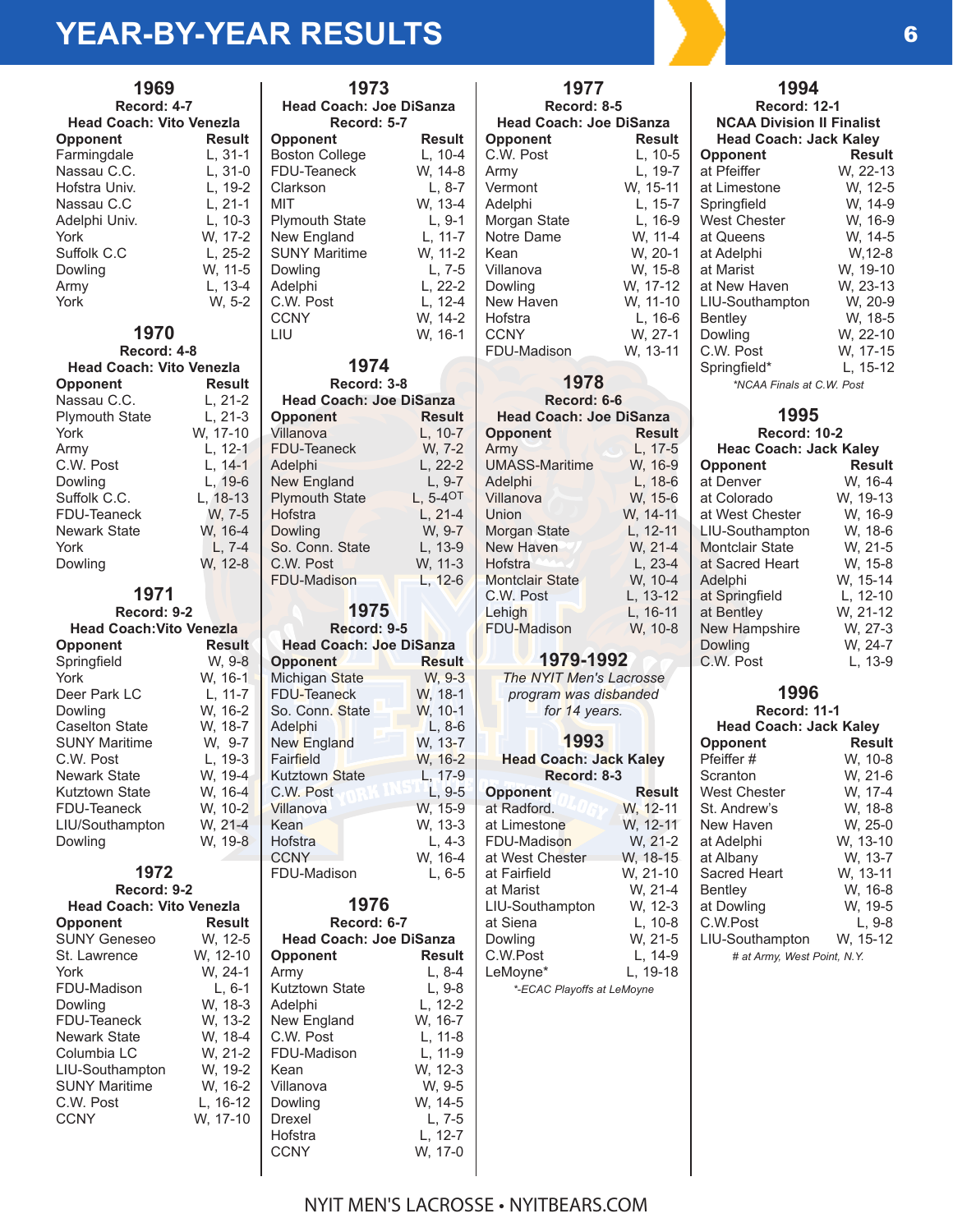# **<sup>7</sup> YEAR-BY-YEAR RESULTS**

| 1997                                                         |                        |  |  |
|--------------------------------------------------------------|------------------------|--|--|
| <b>NCAA Div. II Champions</b>                                |                        |  |  |
| Record: 12-2 · 5-1 NYCAC                                     |                        |  |  |
| <b>Head Coach: Jack Kaley</b>                                |                        |  |  |
| Opponent                                                     | Result                 |  |  |
| at St. Andrew's                                              | W. 23-12               |  |  |
| Pfeiffer#                                                    | W, 24-6                |  |  |
| at Salisbury                                                 | L, 13-6                |  |  |
| <b>UAlbany</b>                                               | W, 22-7<br>W, 21-1     |  |  |
| Queens                                                       |                        |  |  |
| at West Chester                                              | W, 17-10               |  |  |
| Adelphi                                                      | $\overline{L}$ , 17-16 |  |  |
| at Sacred Heart                                              | W, 14-7<br>W, 11-8     |  |  |
| at Pace<br>at Bentley                                        | W, 9-7                 |  |  |
| Dowling                                                      | W, 22-12               |  |  |
| C.W. Post                                                    | W, 12-10               |  |  |
| LIU-Southampton                                              | W, 18-5                |  |  |
| at Adelphi %                                                 | W, 18-11               |  |  |
|                                                              |                        |  |  |
|                                                              |                        |  |  |
| # at Duke, Durham, N.C.;<br>% NCAA Finals, Garden City, N.Y. |                        |  |  |
|                                                              |                        |  |  |
| 1998                                                         |                        |  |  |
| Record: 8-4 · 4-2 NYCAC                                      |                        |  |  |
| <b>Head Coach: Jack Kaley</b>                                |                        |  |  |
| <b>Opponent</b>                                              | <b>Result</b>          |  |  |
| Ohio Wesleyan                                                | $L, 16-13$             |  |  |
| Pace                                                         | W, 11-8                |  |  |
| St. Andrew's                                                 | W, 17-8                |  |  |
| Sacred Heart                                                 | W, 17-9                |  |  |
| <b>West Chester</b>                                          | W, 14-9                |  |  |
| Adelphi                                                      | $L, 15-8$              |  |  |
| Dowling                                                      | W, 14-13               |  |  |
| Southampton<br><b>Bentley</b>                                | W, 14-11               |  |  |
| Molloy                                                       | W, 15-11               |  |  |
| Salisbury                                                    | W, 17-4                |  |  |
| C.W. Post                                                    | L, 19-5<br>L, 12-3     |  |  |

| Record 10-4 • 4-1 NYCAC       |          |  |  |
|-------------------------------|----------|--|--|
| <b>Head Coach: Jack Kaley</b> |          |  |  |
| <b>Opponent</b>               | Result   |  |  |
| at Northwood                  | W. 20-5  |  |  |
| at Wingate                    | W, 20-11 |  |  |
| at Pace                       | L, 20-10 |  |  |
| Alfred #                      | W. 14-8  |  |  |
| Oneonta #                     | W. 20-9  |  |  |
| Adelphi                       | W. 12-7  |  |  |
| Dowling                       | W. 13-3  |  |  |
| Mercyhurst                    | W, 16-8  |  |  |
| at Mollov                     | W. 18-12 |  |  |
| at Salisbury                  | L. 23-8  |  |  |
| at Merrimack                  | W, 16-9  |  |  |
| Southampton                   | W. 11-9  |  |  |
| C.W. Post                     | L. 16-12 |  |  |
| at West Chester               | L. 16-11 |  |  |
| # at Stony Brook, N.Y.        |          |  |  |

| 2000                                               |                    |  |
|----------------------------------------------------|--------------------|--|
| Record 12-1 · 5-1 NYCAC                            |                    |  |
| <b>Head Coach: Jack Kaley</b>                      |                    |  |
| Opponent                                           | Result             |  |
| at Hampden-Sydney W, 11-10                         |                    |  |
| at Northwood                                       | W, 16-8<br>W, 16-3 |  |
| Merrimack                                          | W, 16-3            |  |
| Pace<br>at Oneonta #                               | W, 11-4            |  |
| at Eastern Conn. St. #                             |                    |  |
| at Adelphi                                         | W, 9-5<br>W, 9-8   |  |
| at Dowling                                         | W, 17-7            |  |
| <b>West Chester</b>                                | W, 15-4            |  |
| Molloy                                             | W, 17-11           |  |
| at Bryant                                          | W, 16-3            |  |
| at LIU-Southampton                                 | W, 10-5            |  |
| at C.W. Post                                       | L, 17-8            |  |
| # at Stony Brook, N.Y.                             |                    |  |
| 2001                                               |                    |  |
| Record: 12-3 · 3-3 NYCAC                           |                    |  |
| <b>Head Coach: Jack Kaley</b>                      |                    |  |
| Opponent                                           | <b>Result</b>      |  |
| at Colorado                                        | W, 10-5            |  |
| <b>St.Vincent</b>                                  | W, 24-2            |  |
| <b>Cortland State</b>                              |                    |  |
| at USMMA                                           | W, 13-7<br>W, 11-2 |  |
| Dowling                                            | W, 25-8            |  |
| at Merrimack                                       | W, 11-8            |  |
| Williams                                           | W, 12-7            |  |
| at LIU                                             | $L, 11-4$          |  |
| at Adelphi                                         | $L, 14-13$         |  |
| Molloy                                             | W, 19-9            |  |
| <b>West Chester</b>                                | W, 25-8<br>W, 20-7 |  |
| at Pace<br>at C.W. Post                            | $L, 15-9$          |  |
| Dowling \$                                         | W, 15-7            |  |
| LIU-Southampton \$                                 | W, 17-10           |  |
| \$ ECAC Championships,                             |                    |  |
| Old Westbury, N.Y.                                 |                    |  |
|                                                    |                    |  |
| 2002                                               |                    |  |
| <b>NCAA Division II Finalist</b>                   |                    |  |
| <b>NYCAC Champions</b><br>Record: 14-1 · 6-0 NYCAC |                    |  |
| <b>Head Coach: Jack Kaley</b>                      |                    |  |
| <b>Opponent</b>                                    | Result             |  |
| <b>Bryant</b>                                      | W, 12-10           |  |
| at St. Andrew's                                    | W, 14-6            |  |
| Mercyhurst                                         | W, 19-7<br>W, 12-7 |  |
| at Colby                                           |                    |  |
| at Ithaca                                          | W, 12-7            |  |
| at Dowling                                         | W, 10-8            |  |
| Molloy<br>at Merrimack                             | W, 15-9<br>W, 16-3 |  |
| Adelphi                                            | W, 9-6             |  |
| LIU-Southampton                                    | W, 16-8            |  |
| Pace                                               | $W, 13-6$          |  |
| at West Chester                                    | W, 10-9            |  |
| C.W. Post                                          | W, 14-8            |  |
| LeMoyne!                                           | W, 12-9            |  |
| Limestone %                                        | L, 11-9            |  |
| ! NCAA Semifinals, Stony Brook,                    |                    |  |
| N.Y.; % NCAA Championship, New                     |                    |  |
| Brunswick, N.J.                                    |                    |  |

| 2003                                                               |                      |  |
|--------------------------------------------------------------------|----------------------|--|
| <b>NCAA Division II Champions</b><br><b>NYCAC Champions</b>        |                      |  |
| Only undefeated team in Div. I, II, III<br>Record: 14-0, NYCAC 7-0 |                      |  |
| <b>Head Coach: Jack Kaley</b>                                      |                      |  |
| Opponent                                                           | <b>Result</b>        |  |
| at St. Andrew's                                                    | W, 13-6              |  |
| at Wingate                                                         | W, 8-7               |  |
| Merrimack                                                          | W, 23-6              |  |
| at Pace                                                            | W, 14-13             |  |
| Ithaca                                                             | W, 13-10<br>W, 19-10 |  |
| at LIU-Southampton                                                 |                      |  |
| Adelphi <sup>*</sup><br>at West Chester                            | W, 7-5               |  |
| New Haven*                                                         | $W, 21-5$<br>W, 21-0 |  |
| at C.W. Post *                                                     | W, 17-12             |  |
| at Molloy *                                                        | W, 19-7              |  |
| Dowling *                                                          | W, 12-9              |  |
| at LeMoyne !                                                       | W, 12-11             |  |
| Limestone %                                                        | W, 9-4               |  |
| * NYCAC game; ! NCAA Semifinals,                                   |                      |  |
| Syracuse, N.Y.; % NCAA                                             |                      |  |
| Championship, Baltimore, Md.                                       |                      |  |
| 2004                                                               |                      |  |
|                                                                    |                      |  |
| <b>NCAA Div. II Semifinalists<br/>NYCAC Champions</b>              |                      |  |
| Record: 11-3 · 5-0 NYCAC                                           |                      |  |
| <b>Head Coach: Jack Kaley</b>                                      |                      |  |
| <b>Opponent</b>                                                    | <b>Result</b>        |  |
| St. Andrew's                                                       | W, 16-6              |  |
| Wingate                                                            | W, 21-6<br>L, 12-11  |  |
| Mercyhurst<br><b>Wheeling Jesuit</b>                               | W, 17-8              |  |
| LIU-Southampton                                                    | W, 19-9              |  |
| at Adelphi                                                         | W, 12-11             |  |
| Pace                                                               | W, 19-4              |  |
| <b>Molloy</b>                                                      | W, 18-3              |  |
| C.W. Post                                                          | W, 12-8<br>W, 16-3   |  |
| at Dowling                                                         |                      |  |
| Dowling ^                                                          | W, 18-11             |  |
| C.W. Post ^                                                        | W, 16-4              |  |
| at LeMoyne!<br>NYCAC Playoffs; ! NCAA Semifinals                   | $L, 7-5$             |  |
|                                                                    |                      |  |
| 2005                                                               |                      |  |
| <b>NCAA Div. Il Champions</b>                                      |                      |  |
| NYCAC Champions                                                    |                      |  |
| Record: 10-2 · 4-1 NYCAC                                           |                      |  |
| <b>Head Coach: Jack Kaley</b><br>Result                            |                      |  |
| Opponent<br>at St. Andrew's                                        |                      |  |
|                                                                    |                      |  |
|                                                                    | W, 21-6              |  |
| at Wheeling Jesuit                                                 | W, 20-6              |  |
| LIU-Southampton<br>at Mercyhurst                                   | W, 22-5<br>L, 13-11  |  |
| Pfeiffer                                                           | W, 22-4              |  |
| at LIU-Southampton                                                 | W, 21-4              |  |
| Adelphi                                                            | L, 10-9              |  |
| at C.W. Post<br>at Molloy                                          | W, 19-12<br>W, 17-9  |  |

Dowling W, 16-10 C.W. Post ! W, 21-9  $Lipsic$ ,  $Lipsic$ ,  $\ldots$ <br> $Limes for$ ,  $W$ ,  $14-13$ <sup>OT</sup> *! NCAA Semifinals; % NCAA Championship*

**2006**

| Record 8-4 $\cdot$ 2-4 ECC     |  |  |
|--------------------------------|--|--|
| <b>Head Coach: Jack Kaley</b>  |  |  |
| <b>Result</b>                  |  |  |
| W. 20-2                        |  |  |
| W. 14-10                       |  |  |
| Notre Dame De Namur & W, 16-13 |  |  |
| W. 21-2                        |  |  |
| W. 20-12                       |  |  |
| L, 11-9                        |  |  |
| W. 15-2                        |  |  |
| $L.8-6$                        |  |  |
| W. 12-7                        |  |  |
| L. 16-11                       |  |  |
| W. 17-12                       |  |  |
| & NYCAC game                   |  |  |
|                                |  |  |

### **2007**

| Record: 10-2 • 5-1 ECC           |               |
|----------------------------------|---------------|
| Head Coach: Jack Kaley           |               |
| <b>Opponent</b>                  | <b>Result</b> |
| at Notre Dame de Namur W, 14-13  |               |
| St. Anselm                       | W. 16-5       |
| St. Andrew's                     | W. 16-3       |
| St. Michael's                    | W. 10-9       |
| Pfeiffer                         | W. 22-9       |
| at <sup>4</sup> C.W. Post *      | W. 11-9       |
| at Dominican *                   | W. 20-5       |
| Adelphi <sup>*</sup>             | W. 13-9       |
| <sup>2</sup> Dowling*            | W. 14-6       |
| at Mercyhurst*                   | L. 12-9       |
| at Molloy*                       | W. 12-11      |
| at Mercyhurst                    | L. 13-10      |
| Rankings as of date game played. |               |

# **2008**

| <b>NCAA Division II Champions</b> |               |  |
|-----------------------------------|---------------|--|
| Record 13-1 · 5-1 ECC             |               |  |
| <b>Head Coach: Jack Kaley</b>     |               |  |
| Opponent                          | <b>Result</b> |  |
| Wingate                           | W. 16-8       |  |
| at St. Michael's                  | W. 11-10      |  |
| at Saint Anselm                   | W. 17-11      |  |
| <sup>6</sup> Brvant               | W. 14-6       |  |
| Seton Hill                        | W. 20-9       |  |
| <sup>9</sup> Molloy               | W, 22-6       |  |
| <sup>3</sup> C.W. Post            | W, 10-8       |  |
| Drew                              | W, 18-10      |  |
| Adelphi                           | W. 12-11      |  |
| at Dominican                      | W. 16-5       |  |
| Mercyhurst                        | W. 19-8       |  |
| at Dowling                        | L. 14-15      |  |
| Limestone!                        | W. 11-8       |  |
| LeMoyne %                         | W. 16-11      |  |
| ! NCAA Semifinals; % NCAA         |               |  |
| Championship; Rankings as of date |               |  |
| game played.                      |               |  |
|                                   |               |  |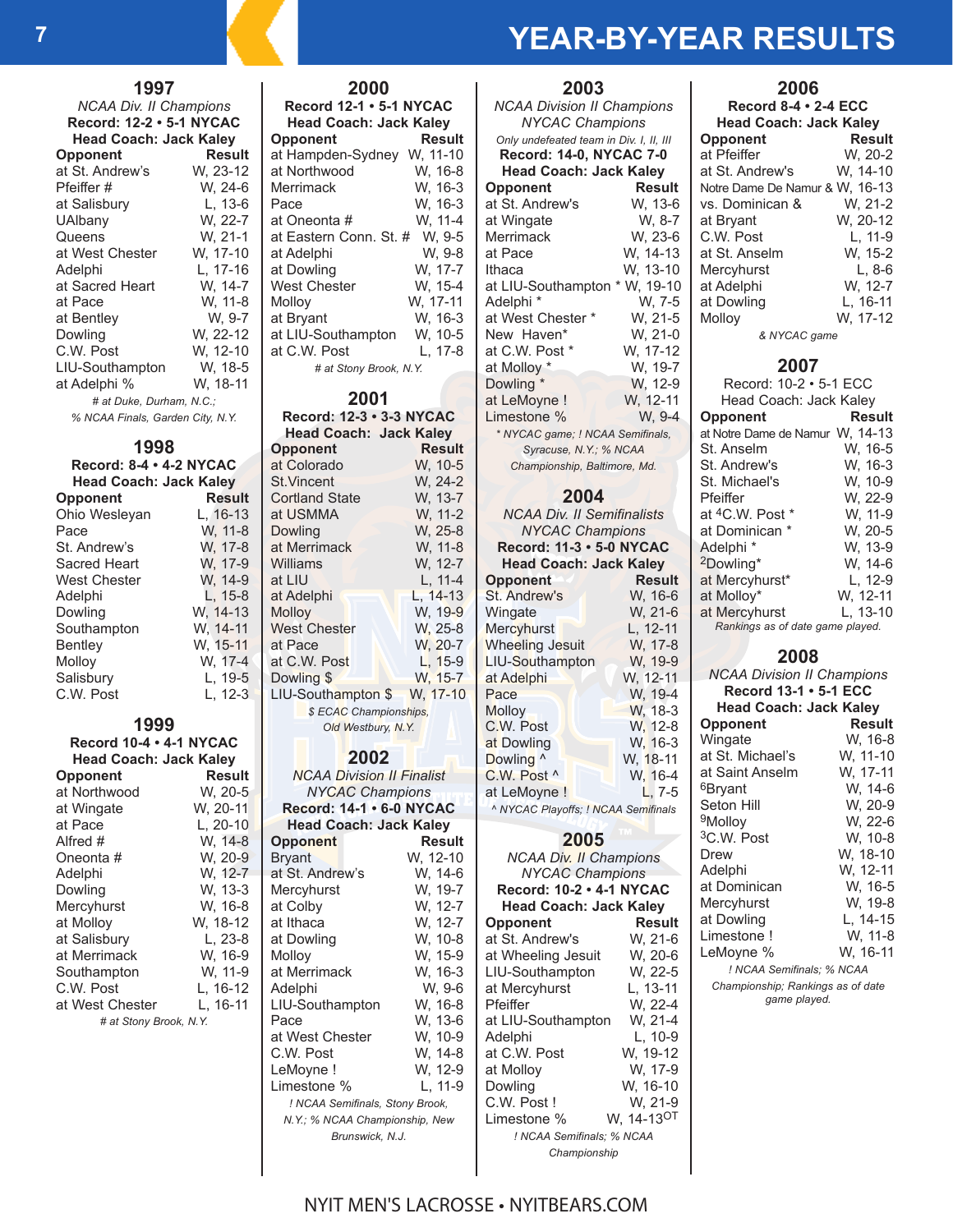# **YEAR-BY-YEAR RESULTS <sup>8</sup>**

| 2009<br>Record 10-2 · 4-2 ECC<br><b>Head Coach: Jack Kaley</b><br>Opponent<br>at Wingate<br>St. Anselm<br>Wheeling Jesuit<br>at Colorado<br><sup>8</sup> Dowling<br><sup>6</sup> Molloy<br>at <sup>3</sup> C.W. Post<br>Notre Dame de Namur<br>at <sup>10</sup> Seton Hill<br>Adelphi<br>Dominican<br>at <sup>5</sup> Mercyhurst<br>Rankings as of date game played. | <b>Result</b><br>W, 18-9<br>W, 19-8<br>W, 19-2<br>W, 11-4<br>W, 9-8<br>W, 16-15<br>L, 12-16<br>W, 17-8<br>W, 14-8<br>W, 17-4<br>W, 19-7<br>$L. 5-6$ |
|----------------------------------------------------------------------------------------------------------------------------------------------------------------------------------------------------------------------------------------------------------------------------------------------------------------------------------------------------------------------|-----------------------------------------------------------------------------------------------------------------------------------------------------|
| 2010                                                                                                                                                                                                                                                                                                                                                                 |                                                                                                                                                     |
| Record 9-4 · 6-3 ECC                                                                                                                                                                                                                                                                                                                                                 |                                                                                                                                                     |
| <b>Head Coach: Bill Dunn</b><br>Opponent                                                                                                                                                                                                                                                                                                                             | Result                                                                                                                                              |
| St. Anselm                                                                                                                                                                                                                                                                                                                                                           | W, 10-9                                                                                                                                             |
| • Lake Erie                                                                                                                                                                                                                                                                                                                                                          | W, 22-3                                                                                                                                             |
| <b>Bentley</b>                                                                                                                                                                                                                                                                                                                                                       |                                                                                                                                                     |
| • at Chestnut Hill                                                                                                                                                                                                                                                                                                                                                   | L, 11-10<br>W, 28-1                                                                                                                                 |
| • at Seton Hill                                                                                                                                                                                                                                                                                                                                                      | W, 17-16                                                                                                                                            |
| • Molloy                                                                                                                                                                                                                                                                                                                                                             | W, 19-7                                                                                                                                             |
| • at <sup>7</sup> Dowling                                                                                                                                                                                                                                                                                                                                            | L, 16-11                                                                                                                                            |
| • <sup>1</sup> C.W. Post                                                                                                                                                                                                                                                                                                                                             | L, <mark>13-11</mark><br>W, 17-15                                                                                                                   |
| · at Dominican<br>• <sup>2</sup> Mercyhurst                                                                                                                                                                                                                                                                                                                          | $L, 12-8$                                                                                                                                           |
| • Mercy                                                                                                                                                                                                                                                                                                                                                              | W, 18-8                                                                                                                                             |
| • at <sup>6</sup> Wheeling Jesuit                                                                                                                                                                                                                                                                                                                                    |                                                                                                                                                     |
| Merrimack                                                                                                                                                                                                                                                                                                                                                            | W, 13-8<br>W, 16-4                                                                                                                                  |
| * ECC game; Rankings as of date game                                                                                                                                                                                                                                                                                                                                 |                                                                                                                                                     |
| played.                                                                                                                                                                                                                                                                                                                                                              |                                                                                                                                                     |
| 2011                                                                                                                                                                                                                                                                                                                                                                 |                                                                                                                                                     |
| Record 10-4 · 7-3 ECC                                                                                                                                                                                                                                                                                                                                                |                                                                                                                                                     |
| <b>Head Coach: Bill Dunn</b>                                                                                                                                                                                                                                                                                                                                         |                                                                                                                                                     |
| <b>Opponent</b>                                                                                                                                                                                                                                                                                                                                                      | Result                                                                                                                                              |
| 7Merrimack                                                                                                                                                                                                                                                                                                                                                           | $L, 8-11$                                                                                                                                           |
| • at Mercy                                                                                                                                                                                                                                                                                                                                                           | L, 11-16                                                                                                                                            |
| So. New Hampshire                                                                                                                                                                                                                                                                                                                                                    | W, 16-5                                                                                                                                             |
| * 3Dowling                                                                                                                                                                                                                                                                                                                                                           | W, 10-7                                                                                                                                             |
| at <sup>9</sup> Bentley<br>• at Molloy                                                                                                                                                                                                                                                                                                                               | W, 15-8<br>W, 8-7                                                                                                                                   |
| • at <sup>4</sup> C.W. Post                                                                                                                                                                                                                                                                                                                                          | $L, 5-9$                                                                                                                                            |
| • Dominican (N.Y.)                                                                                                                                                                                                                                                                                                                                                   | W, 17-13                                                                                                                                            |
| • Wheeling Jesuit                                                                                                                                                                                                                                                                                                                                                    | W, 12-5                                                                                                                                             |
| • Chestnut Hill                                                                                                                                                                                                                                                                                                                                                      | W, 17-11                                                                                                                                            |
| • Seton Hill                                                                                                                                                                                                                                                                                                                                                         | W, 9-8                                                                                                                                              |
| at St. Anselm                                                                                                                                                                                                                                                                                                                                                        | W, 12-6                                                                                                                                             |
| • at <sup>3</sup> Mercyhurst                                                                                                                                                                                                                                                                                                                                         | $L, 8-10$                                                                                                                                           |
| • at Lake Erie                                                                                                                                                                                                                                                                                                                                                       | W, 14-11                                                                                                                                            |
| · ECC game; Rankings as of date game<br>played.                                                                                                                                                                                                                                                                                                                      |                                                                                                                                                     |

| 2012                                               |                         |  |
|----------------------------------------------------|-------------------------|--|
| Record 13-3 · 8-2 ECC                              |                         |  |
| <b>Head Coach: Bill Dunn</b>                       |                         |  |
| Opponent<br>at Notre Dame de Namur                 | Result                  |  |
| at Dominican (Calif.)                              | W, 12-3<br>W, 11-8      |  |
| St Anselm                                          | $L, 6-5$                |  |
| <b>AIC</b>                                         | W, 14-7                 |  |
| • Lake Erie                                        | W, 8-5                  |  |
| • at <sup>5</sup> Dowling                          | $L, 10-8$               |  |
| <b>Bentley</b>                                     | $\overline{W}$ , 13-5   |  |
| Pace                                               | W, 17-9                 |  |
| • <sup>9</sup> C.W. Post                           | W, 11-6                 |  |
| • at Wheeling Jesuit                               | W, 6-5                  |  |
| · at Chestnut Hill                                 | W, 10-6                 |  |
| • Molloy                                           | W, 9-7                  |  |
| • at <sup>8</sup> Seton Hill                       | W, 13-6                 |  |
| • <sup>1</sup> Mercyhurst<br>· at Dominican (N.Y.) | $L, 7-6$<br>W, 15-3     |  |
| • Mercy                                            | W, 13-6                 |  |
| · ECC game; Rankings as of date game               |                         |  |
| played.                                            |                         |  |
|                                                    |                         |  |
| 2013<br>Record 12-3 · 6-1 ECC                      |                         |  |
| <b>Head Coach: Bill Dunn</b>                       |                         |  |
| Opponent                                           | <b>Result</b>           |  |
| <sup>6</sup> Seton Hill                            | W., 12-11               |  |
| at Bentley                                         | W, 10-8                 |  |
| at St. Anselm                                      | W, 8-5                  |  |
| at <sup>5</sup> Adelphi                            | $L, 11-9$               |  |
| Tampa                                              | W, 13-9                 |  |
| 11St. Michael's                                    | W, 14-10                |  |
| • at LIU Post                                      | L, 15-5<br>W, 14-7      |  |
| Saint Leo                                          |                         |  |
| • Chestnuthill                                     | W, 8-6                  |  |
| • at Mercy                                         | W, 16-11                |  |
| · Dominican (N.Y.)                                 | W <mark>, 21-5</mark>   |  |
| · at Molloy<br>· at Roberts Wesleyan               | W, 15-8<br>W, 15-5      |  |
| • Dowling                                          | W, 12-8                 |  |
| at <sup>4</sup> Adelphi!                           | L, 14-11                |  |
| • ECC game; Rankings as of date game               |                         |  |
| played; ! NCAA playoffs                            |                         |  |
| 2014                                               |                         |  |
| Record 12-4 · 7-1 ECC                              |                         |  |
| <b>Head Coach: Bill Dunn</b>                       |                         |  |
| <b>Opponent</b>                                    | <b>Result</b>           |  |
| at <sup>13</sup> Tampa                             | L, 15-6                 |  |
| at Fla. Southern                                   | W, 9-8                  |  |
| at <sup>7</sup> Seton Hill                         | L, 10-9                 |  |
| at <sup>14</sup> St. Michael's                     | W, 12-4                 |  |
| • at <sup>14</sup> Chestnut Hill                   | W, 10-4                 |  |
| <b>Bentley</b>                                     | W, 8-2                  |  |
| Mercy                                              | W, 10-6                 |  |
| • at Dowling<br>· at Dominican (N.Y.)              | $L, 10-7$               |  |
| · at Dist. Columbia                                | W, 17-6<br>W, 22-7      |  |
| • Roberts Wesleyan                                 | W, 19-3                 |  |
| • <sup>14</sup> Molloy                             | W, 13-1240T             |  |
| • <sup>12</sup> LIU Post                           | W, 13-12 <sup>30T</sup> |  |
| <sup>1</sup> Adelphi                               | W, 11-6                 |  |
| at Post                                            | W, 18,4                 |  |
| LIU Post                                           | $L, 9-6$                |  |
| • ECC game                                         |                         |  |
| Rankings as of date game played                    |                         |  |
|                                                    |                         |  |

| 2015                   |                                                                                         |               |
|------------------------|-----------------------------------------------------------------------------------------|---------------|
| Record: 12-4 · 8-1 ECC |                                                                                         |               |
|                        | <b>Head Coach: Bill Dunn</b>                                                            |               |
| Date                   | Opponent                                                                                | <b>Result</b> |
| Feb. 21                | Assumption                                                                              | W. 14-3       |
| Mar. 1                 | <b>Bentley</b>                                                                          | W, 18-6       |
| Mar. 7                 | <sup>1</sup> Limestone                                                                  | $L, 8-7$      |
| Mar. 10                | at St. Anselm                                                                           | W, 21-5       |
| Mar. 14                | • Dowling                                                                               | W. 13-3       |
| Mar. 18                | • Chestnut Hill                                                                         | W, 13-4       |
| Mar. 21                | · Dist. Columbia                                                                        | W, 27-6       |
| Mar. 28                | • at Roberts Wesleyan W, 17-5                                                           |               |
| Apr. 4                 | • at <sup>8</sup> Molloy                                                                | W, 12-10      |
| Apr. 11                | • at <sup>7</sup> LIU Post                                                              | L, 12-10      |
| Apr. 15                | • at <sup>10</sup> Mercy                                                                | W, 10-9       |
| Apr. 18                | 5 <sub>Seton</sub> Hill                                                                 | W, 9-8        |
| Apr. 22                | at <sup>5</sup> Adelphi                                                                 | $L, 24-5$     |
| Apr. 25                | · Dominican (N.Y.) W, 15-4                                                              |               |
| Apr. 29                | 12Mercy %                                                                               | W, 13-7       |
| May 2                  | <sup>5</sup> LIU Post %                                                                 | $L. 14-9$     |
|                        | · ECC game; % ECC Tournament;                                                           |               |
|                        | Rankings as of date game played.                                                        |               |
|                        | 2016                                                                                    |               |
|                        |                                                                                         |               |
|                        |                                                                                         |               |
|                        | Record: 13-5 · 7-1 ECC                                                                  |               |
|                        | <b>Head Coach: Bill Dunn</b>                                                            |               |
| Date                   | Opponent                                                                                | <b>Result</b> |
|                        | Feb. 17 St. Thomas Aquinas                                                              | W, 20-1       |
| Feb. 27                | at Seton Hill                                                                           | L, 12-10      |
|                        | Mar. 5 at Bentley                                                                       | W, 8-3        |
|                        | Mar. 8 Assumption                                                                       | W, 13-3       |
|                        | Mar. 12 · at Dowling                                                                    | W, 14-8       |
|                        | Mar. 16 St. Michael's                                                                   | W, 13-5       |
| Mar. 19                | · at Dist. ColumbiaW, 20-10                                                             |               |
|                        |                                                                                         |               |
|                        | Mar. 23 • Molloy W, 11-7<br>Mar. 26 • Roberts Wesleyan W, 24-7                          |               |
|                        | April 2 at Limestone                                                                    | $L, 13-11$    |
|                        | April 9 . LIU Post                                                                      | $L, 15-5$     |
|                        | April 16 • Mercy                                                                        | W 11-9        |
| April 20 Adelphi       |                                                                                         | W 12-7        |
|                        | April 25 · at Dominican (NY) W 21-6                                                     |               |
|                        | April 30 • at Chestnut Hill                                                             | W 16-7        |
|                        | May 4 Dowling%                                                                          | W 13-7        |
|                        | May 7 at LIU Post%                                                                      | $L$ 12-11     |
|                        | May 14 at Le Moyne!<br>· ECC game; % ECC Tournament; !<br>NCAA <mark>Tourna</mark> ment | $L$ 8-7 (OT)  |

| Record: 14-3 • 8-0 ECC                 |             |  |
|----------------------------------------|-------------|--|
| <b>Head Coach: Bill Dunn</b>           |             |  |
| Opponent<br>Date                       | Result      |  |
| Feb. 25 Bentley                        | W, 13-9     |  |
| Mar. 3 at Fla. Southern                | W, 10-7     |  |
| Mar. 5 at Rollins                      | W, 8-7      |  |
| Mar. 8 at Pace                         | L, 13-7     |  |
| Mar. $11 \cdot \text{UDC}$             | W. 25-4     |  |
| Mar. $18 \cdot at$ Roberts W. W, 15-11 |             |  |
| Mar. 25 $\cdot$ at Molloy              | W. 9-6      |  |
| April 1 · at LIU Post                  | W, 9-8 (OT) |  |
| April 5 · STAC                         | W. 17-7     |  |
| April 8 Tampa                          | W. 13-11    |  |
| April 12 · Dominican (NY) W, 21-7      |             |  |
| April 15 Seton Hill                    | L. 9-8      |  |
| April 22 • Chestnut Hill               | W. 13-9     |  |
| April 26 at Adelphi                    | $L, 9-7$    |  |
| April 29 • at Mercy                    | W, 16-11    |  |

#### May 3 LIU Post% W, 9-7<br>May 6 vs. Mercy% W, 9-8  $May 6$  vs. Mercy% *• ECC game; % ECC Tournament*

**2017**